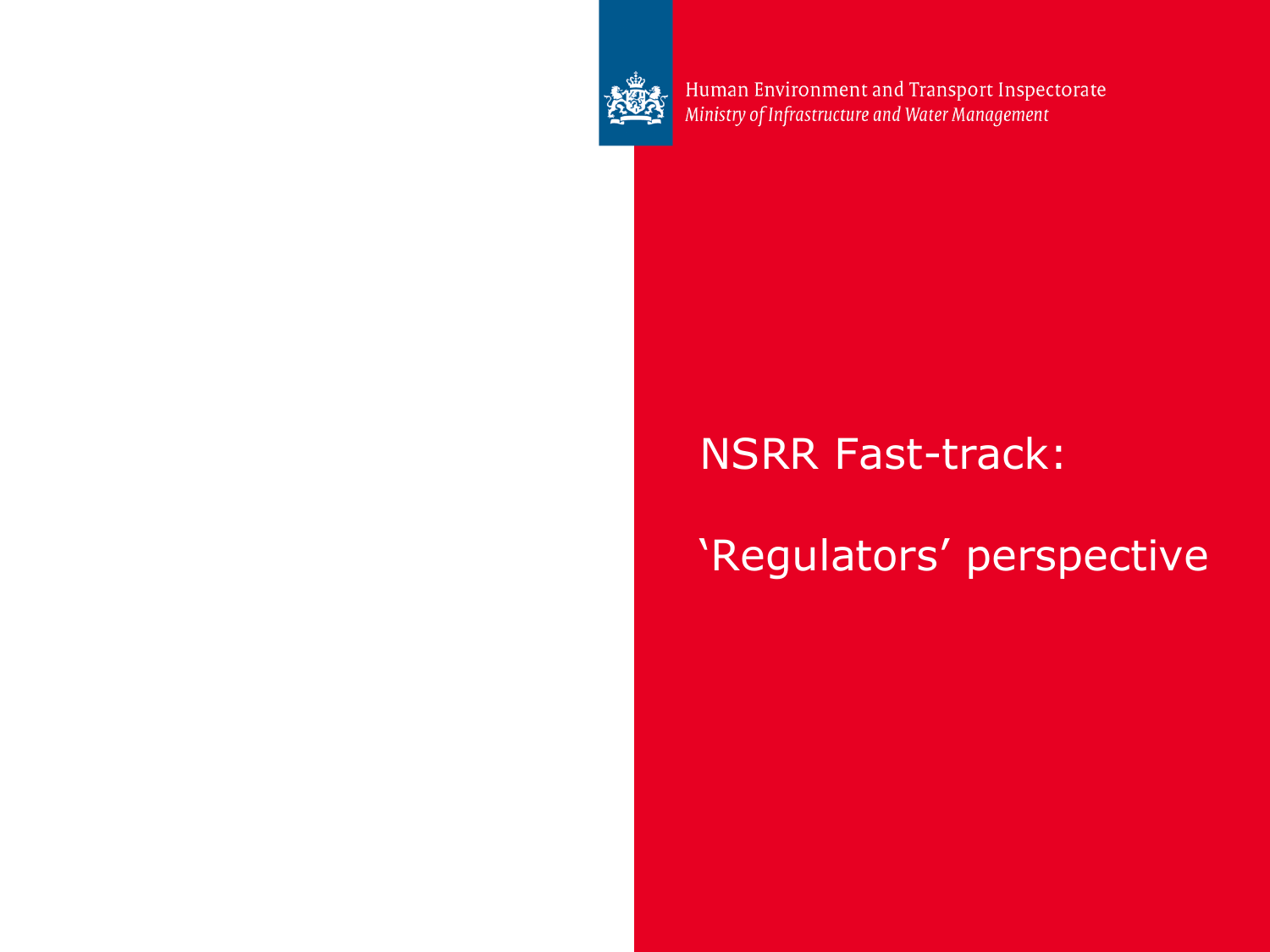

## **NSRR : the 1st International Green Deal**

- Aims to boost the circular economy in North Sea countries by facilitating sustainable trade and transportation of secondary resources
- Geographical focus area: countries in North Sea region that consider themselves frontrunners in field of circular economy
- Not waiting for consensus between 28 EU member states, but inspire them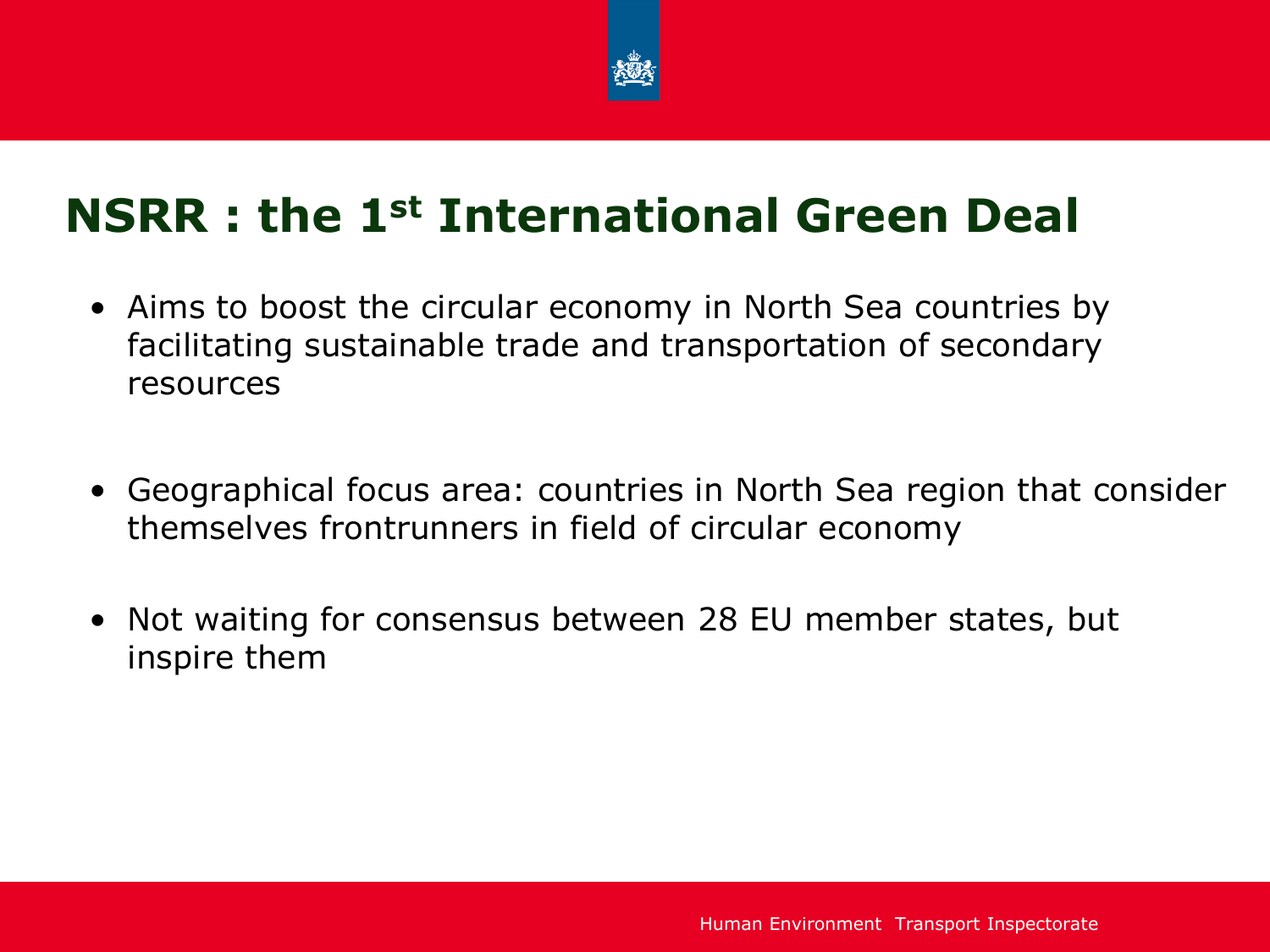

#### **NSRR: Green Deal approach**

- Bottom up: companies in the lead, governments support, different stakeholders involved
- Goal: boost innovations in circular economy
- Scale-up: inspire; improve framework conditions, create new networks, action orientated
- Also: no financial support, no guarantee of success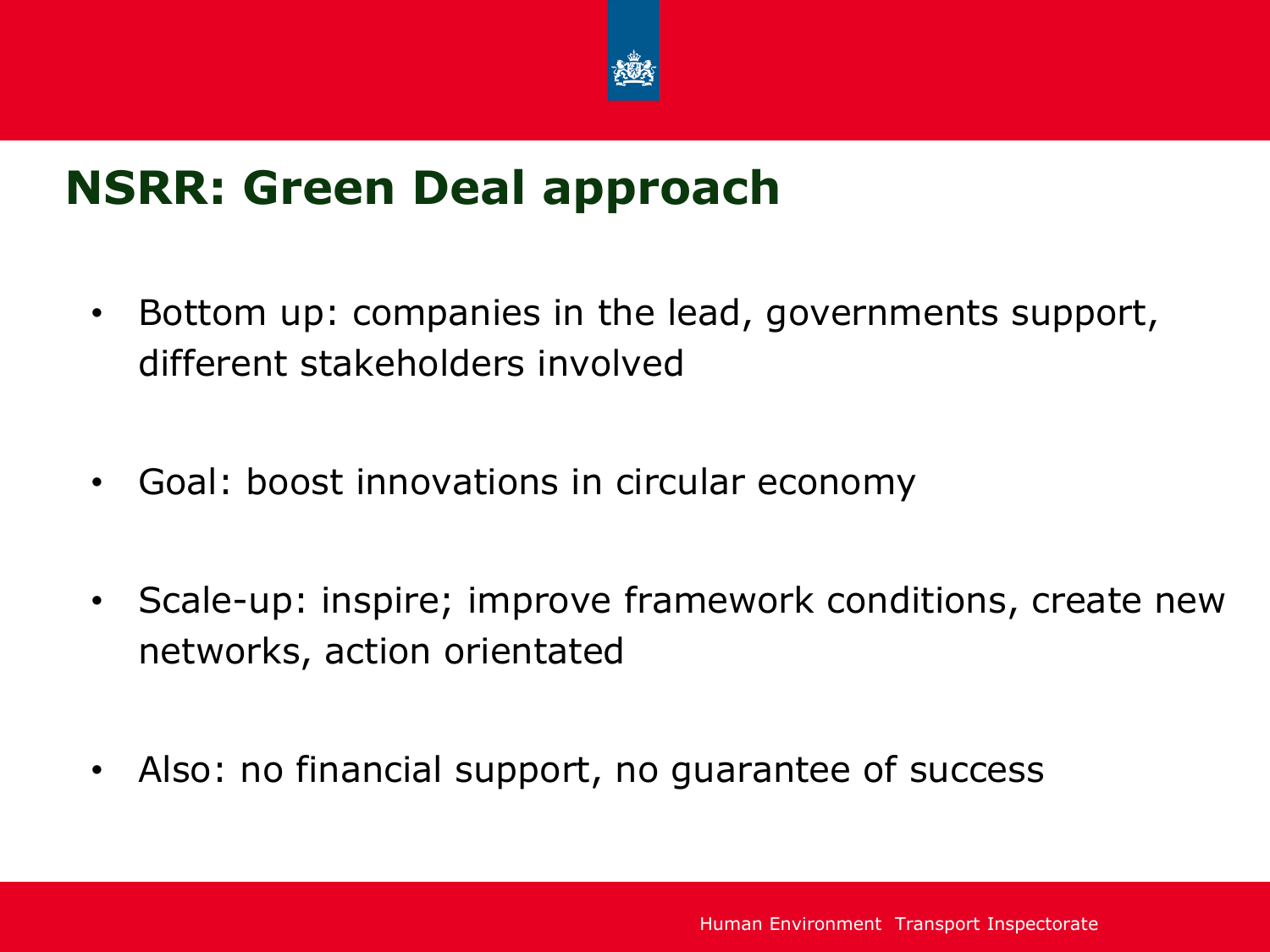

## **NSRR: what is it all about?**

#### **Goal**

• Facilitate trade & transportation secondary raw materials by looking at national interpretation and enforcement of (waste) legislation

#### **Issues**

• Waste/EoW, WSR, REACH

#### **Common search**

• Harmonisation between participating countries and optimal use of possibilities *within* current (EU) legislative framework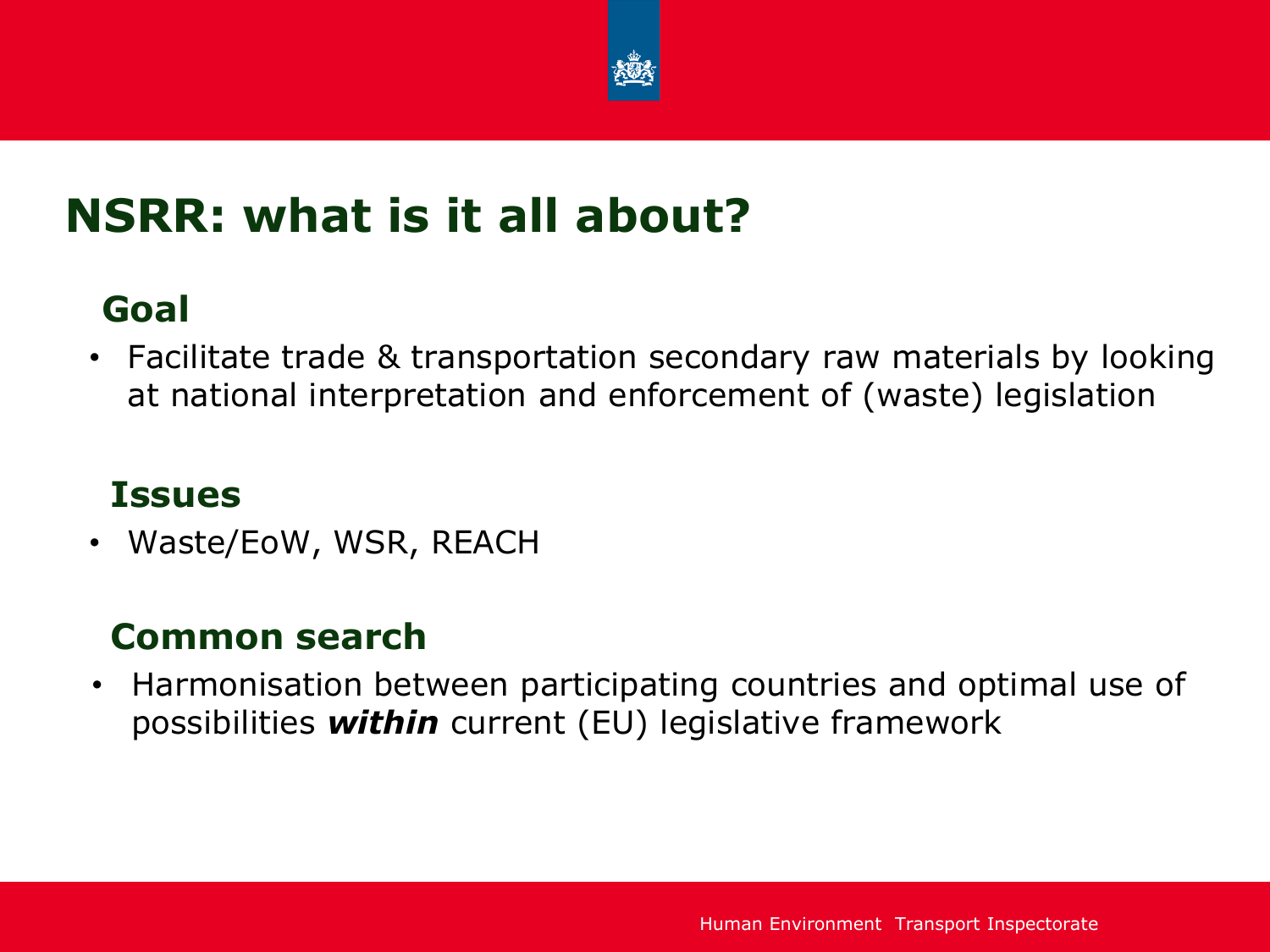

## **NSRR: 'fast-track'**

#### **Philosophy with regard to the industry**

- Compliant recycling is integral part of the Circular Economy
- European borders should not be insurmountable barriers
- Within Europe, secondary raw materials travel in line with the requirements of todays industrial world:
	- $\triangleright$  Quick, just-in-time, without unnecessary costs
	- $\triangleright$  Ideally with electronic data exchange of appropriate data for these transactions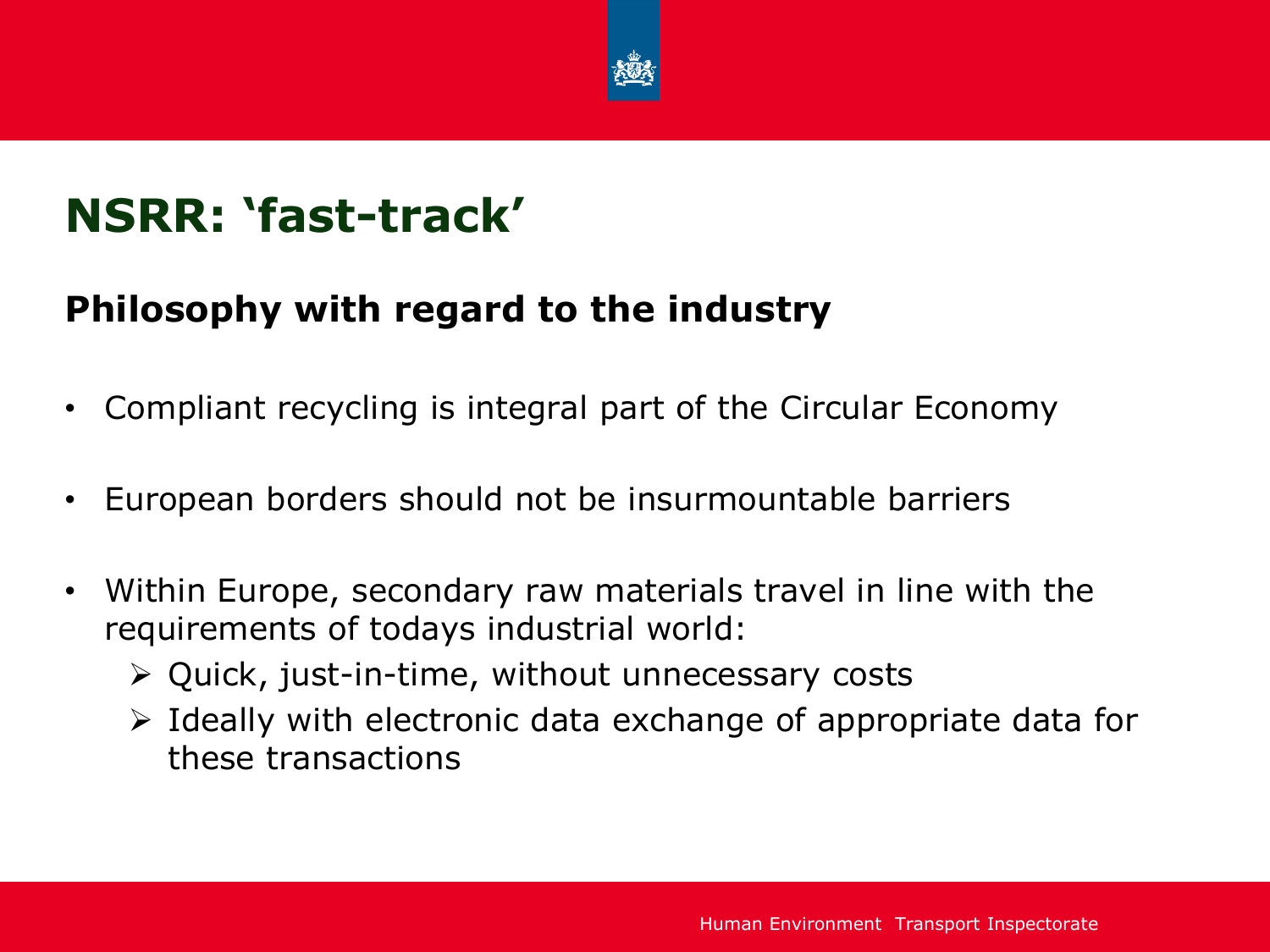

## **NSRR: 'fast-track'**

#### **Philosophy with regard to the Inspection**

- Safeguarding the environment and human health
- Reducing workload for notifications to compliant recyclers
- Thus freeing up time and resources to attack true illegal exports i.e. focus on the 'bad guys'
- Work within EU legislative framework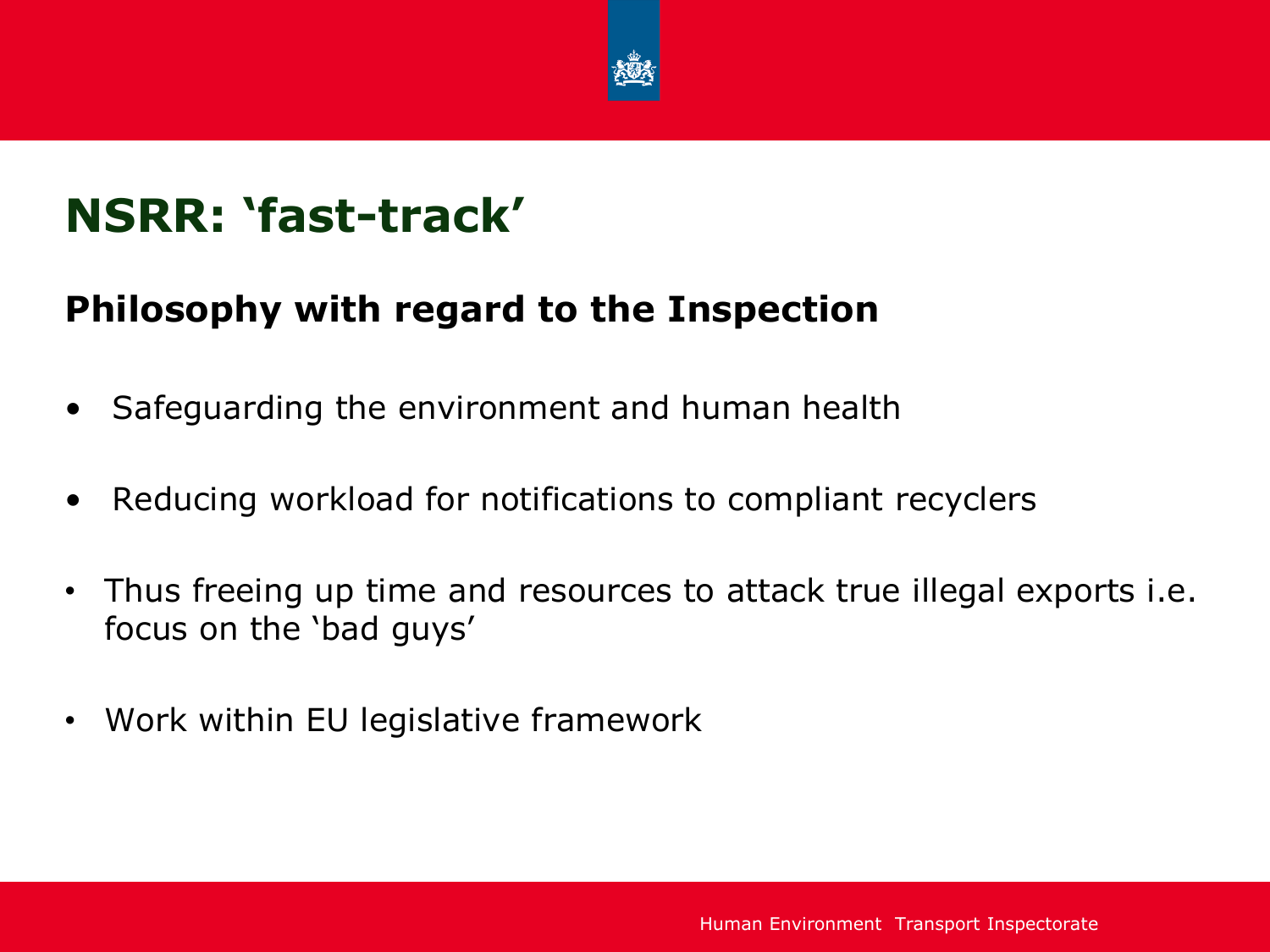

## **NSRR approach to fast-track**

- Solution needs to be found *within* the WSR boundaries!
- Article 14 offers handle towards fulfilment of the vision:
- *…"Article 14 of Regulation No 1013/2006 provides that the competent authorities of destination which have jurisdiction over specific recovery facilities may decide to issue pre-consents to such facilities. This means that the authority of destination will not raise objections concerning shipments of certain types of waste to the facility, and as a consequence the time limit for objections by the authorities of dispatch and transit is shortened to 7 working days….."*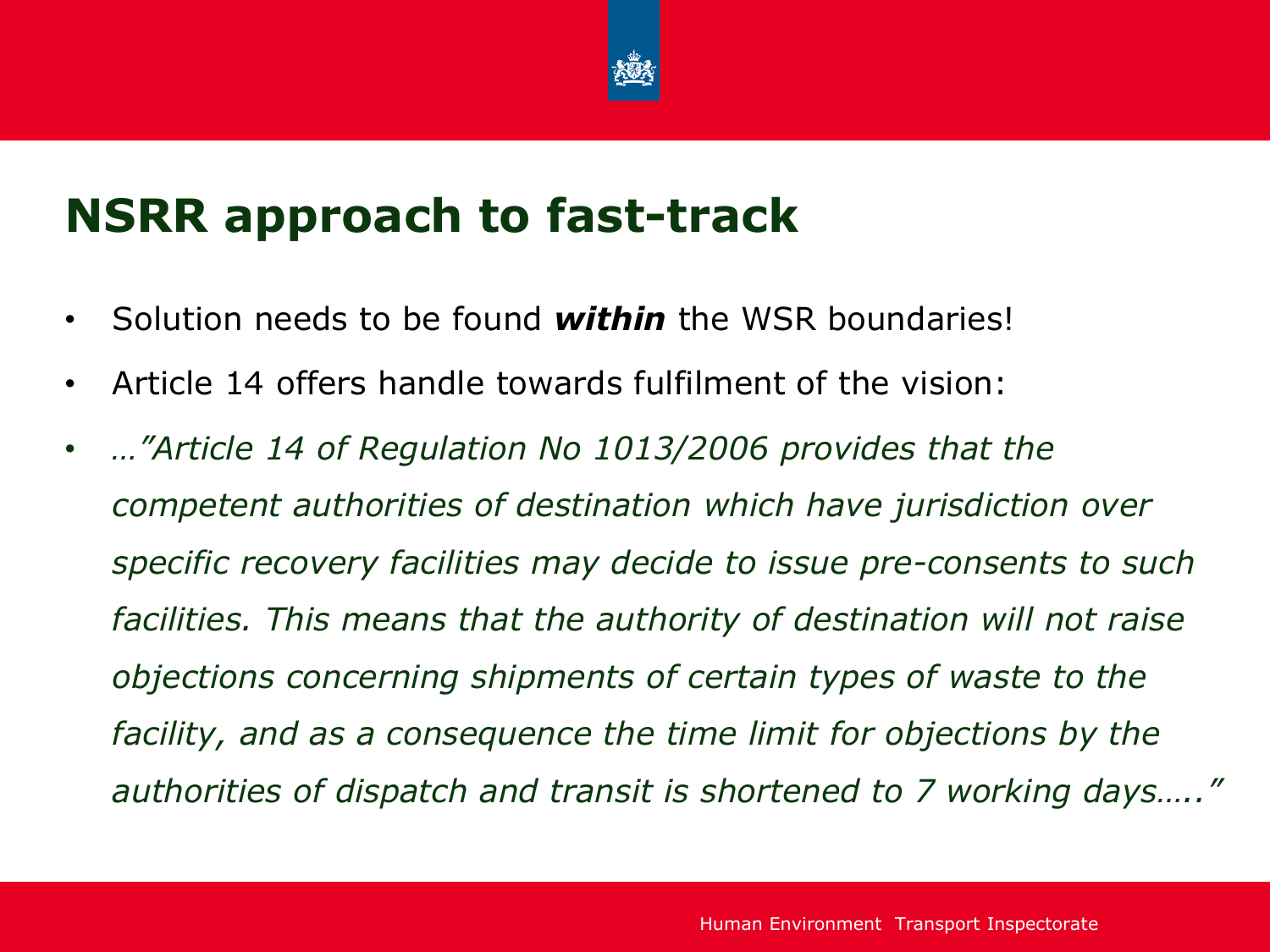

# **NSRR Fast-track participants and analysis**

- Participants: UK, Flanders, Austria, The Netherlands (policy and inspection)
- Companies Müller-Guttenbrunn and HKS Metals
- EERA and Euric,
- Commission DGENV

Human Environment Transport Inspectorate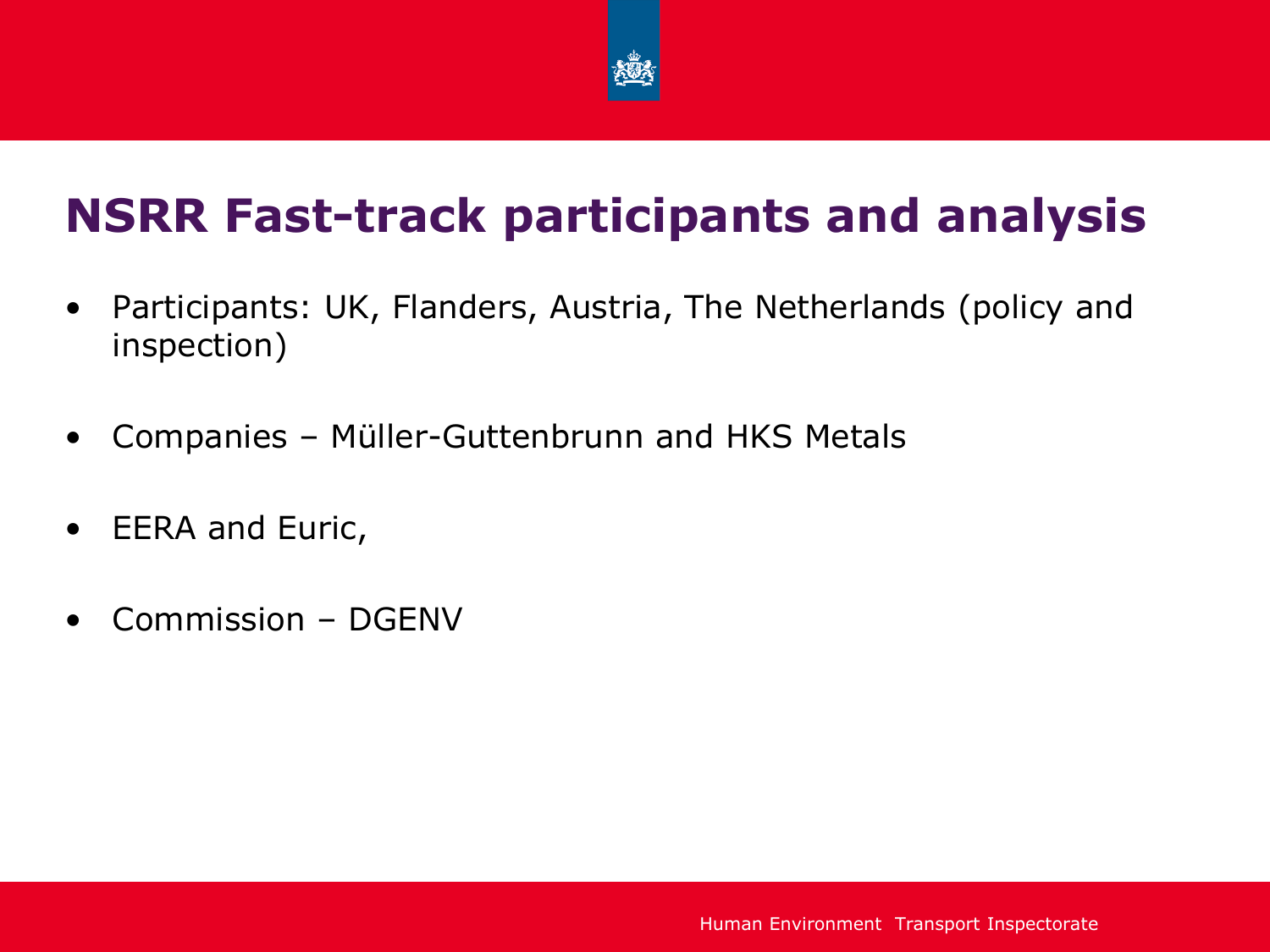

#### **Challenges**

- According to survey
	- Pre-Consents are not applied consistently within Europe and often not even recognized
	- NSRR participants do use pre-consents
	- Requirements for pre-consents are not standard

 $\rightarrow$  Can this group of EU CE front runners develop and implement a joint preconsent format? And feed into revision of WSR?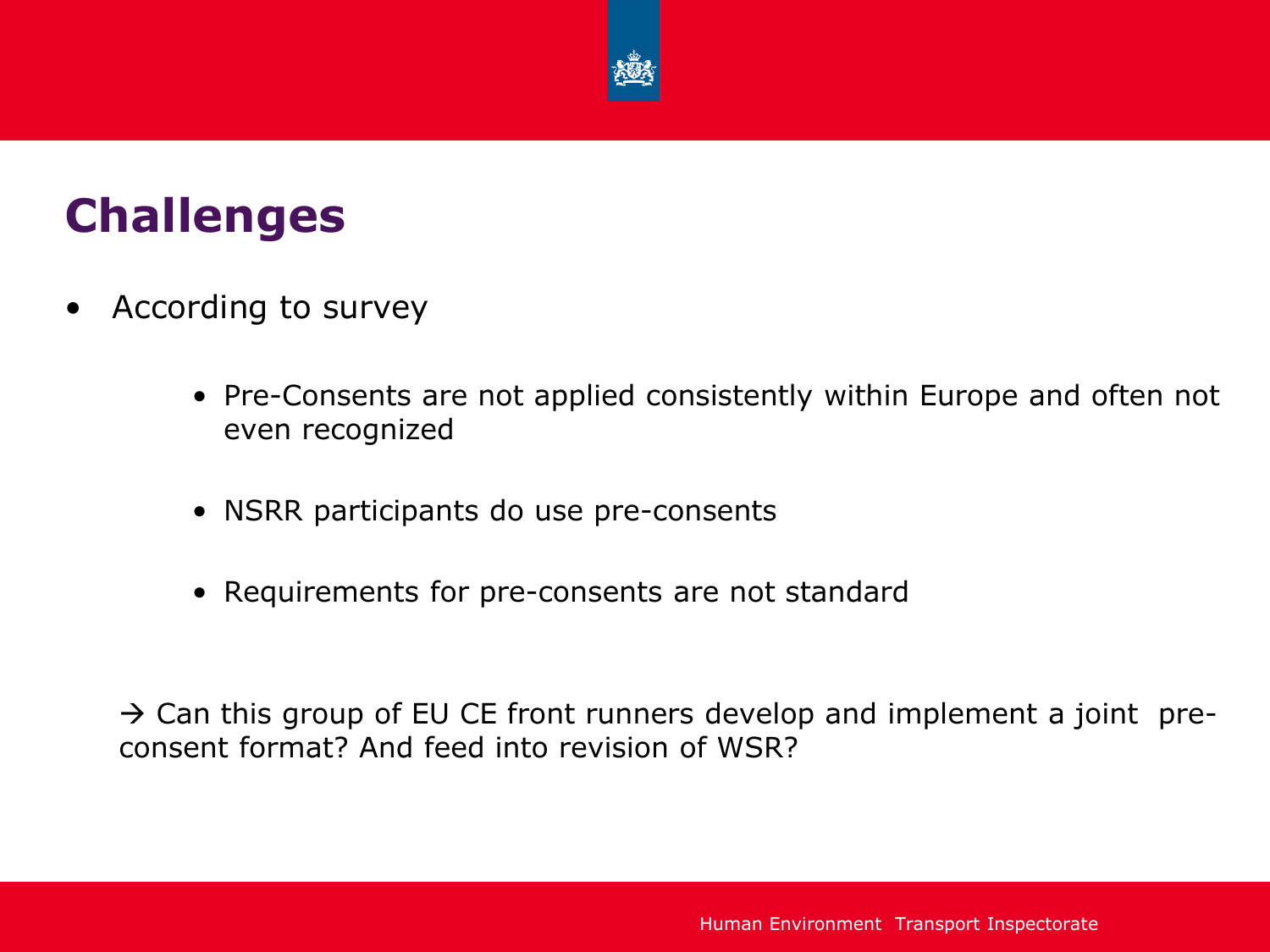

# **Changed policy Dutch Inspectorate**

- Role: stimulate a safe and sustainable environment
- Policy ILT: look for harmful behaviour instead of forbidden behaviour
- Context:
	- CE: Changing environmental policy
	- Main port Rotterdam
	- Main stream throughput
	- Risk-based and data driven execution
	- Effectiveness WSR has its limits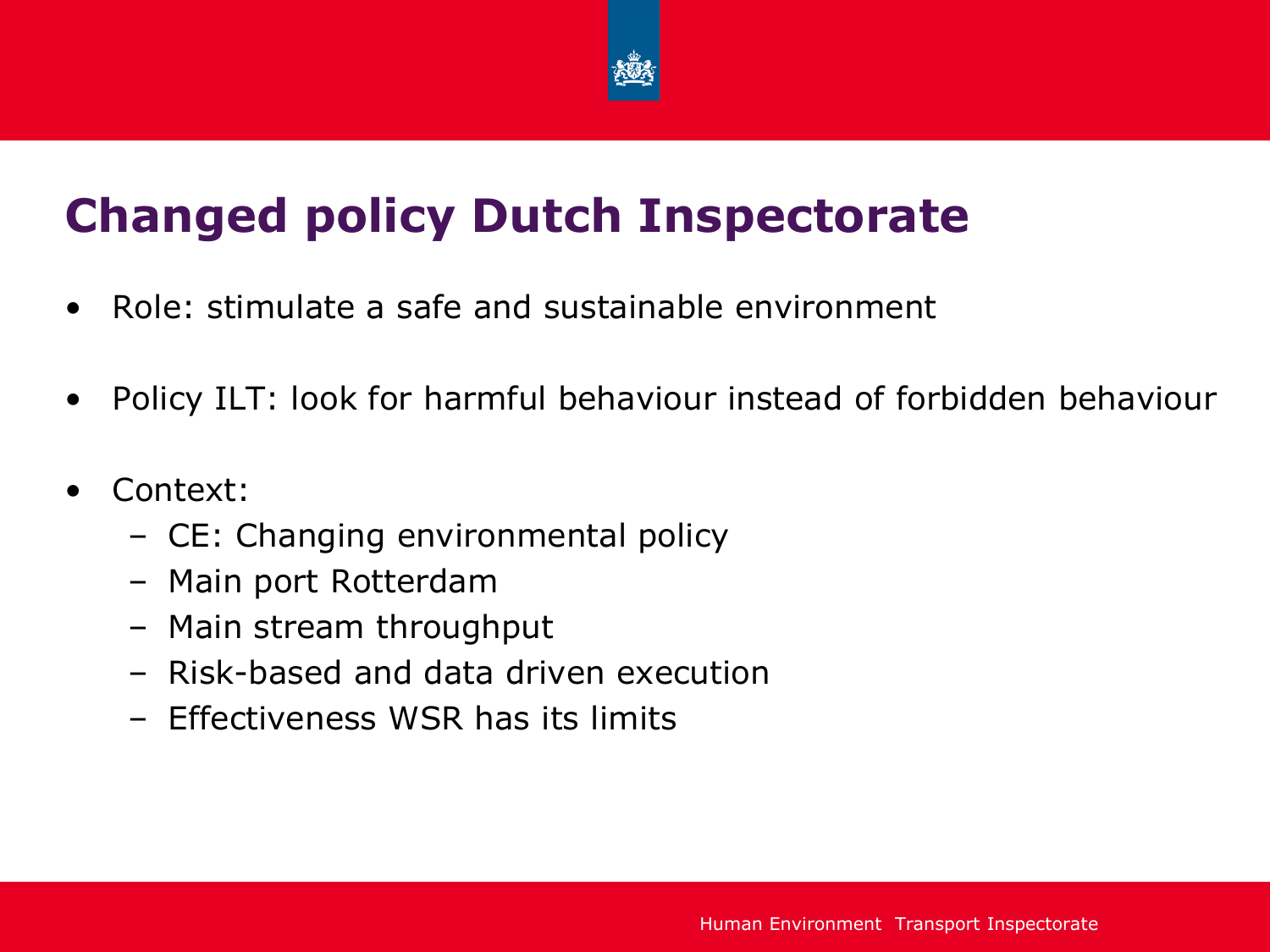

# **'As is' situation**

- Dilemma:
	- how to solve tomorrow's problems with yesterday's legislation
	- No harmonisation between countries
	- How to loop common practical experience back to policy and legislation
	- How to spend as little time as possible on the good guys
	- How to reconcile CE ambitions with the mind-set of the regulator
- Perspective:
	- To create space for compliant CE operations
	- Pre-consent art 14 WSR
	- Diminish work load from both sides (trust)
	- Solution for financial guarantee (pre-consented cie)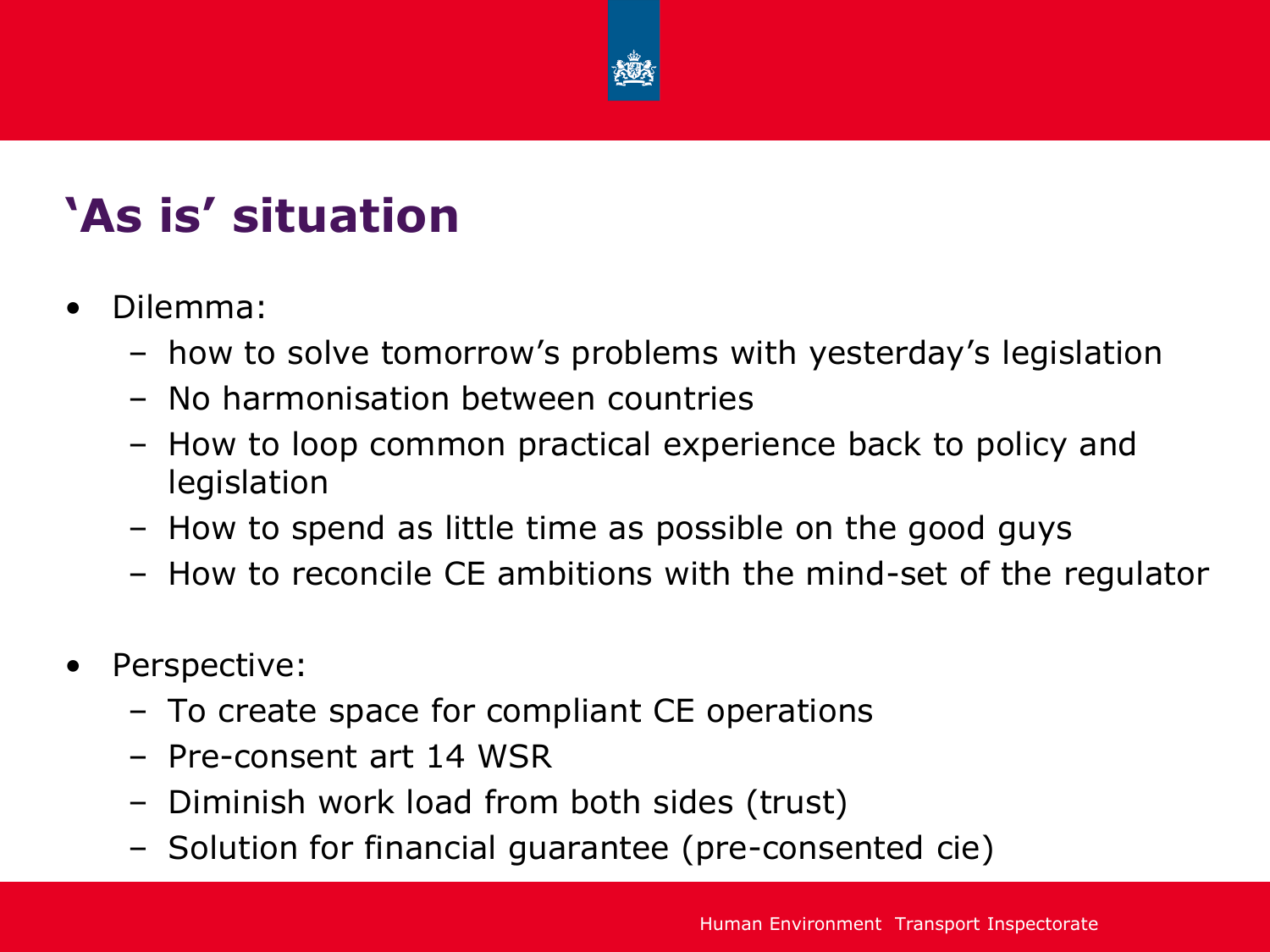

# **How far is the journey**

- Test with Holland-Austria has nearly reached its goals:
	- $\triangleright$  Permit in Holland took eight days
	- $\triangleright$  Permit in Austria is pending and within reach
- Follow-up project preferably with France
- Change in the financial guarantee